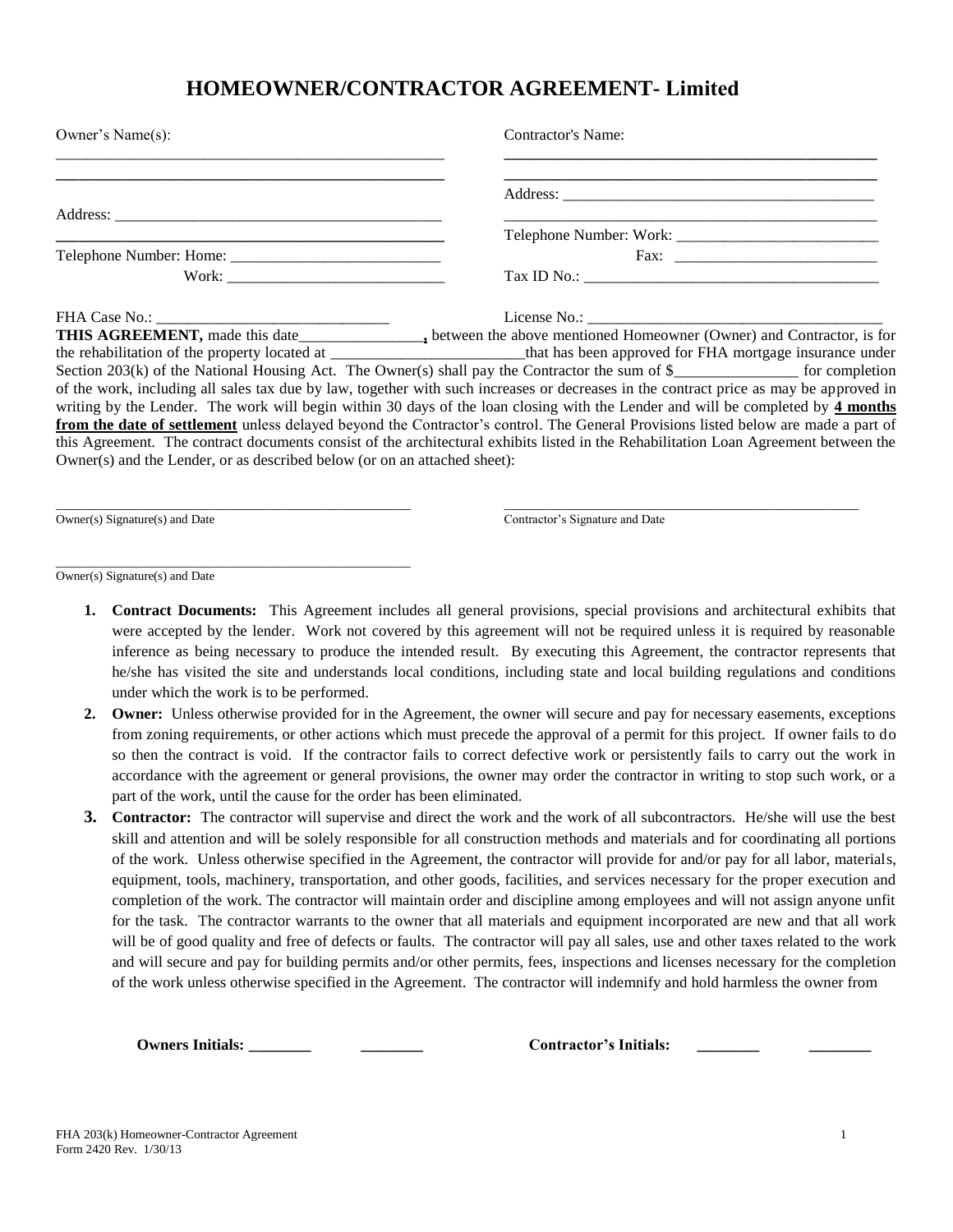## *-Continued on Page Two-*

and against all claims, damages, losses, expenses, legal fees or other costs arising or resulting from the contractors' performance of the work or provisions of this section. The contractor will comply with all rules, regulations, laws ordinances and orders of any public authority or HUD inspector bearing on the performance of the work. The contractor is responsible for, and indemnifies the Owner against, acts and omissions of employees, subcontractors and their employees, or other performing the work under this Agreement with the contractor. The contractor will provide shop drawings, samples, product data or other information provided for in this Agreement, where necessary.

- **4. Subcontractor:** Selected by the contractor, except that the contractor will not employ any subcontractor to whom the owner may have a reasonable objection, nor will the contractor be required by the owner to employ any subcontractors to whom the contractor has a reasonable objection.
- **5. Work by Owner or Other Contractor:** The owner reserves the right to perform work related to the project, but which is not a part of this Agreement, and to award separate contracts in connection with other portions of the project not detailed in this Agreement. All contractors and subcontractors will be afforded reasonable opportunity for the storage of materials and equipment by the owner and by each other. Any costs arising by defective or ill-timed work will be borne by the responsible party.
- **6. Binding Arbitration:** Claims or disputes relating to Homeowner/Contractor Agreement or General Provisions will be resolved by the Construction Industry Arbitration Rules of the American Arbitration Association (AAA), unless both parties mutually agree to other methods. The notice of the demand for arbitration must be filed in writing with the other party to this Agreement and with AAA and must be made in reasonable time after the dispute has arisen. The award rendered by the arbitrator(s) will be considered final and judgment may be entered upon it in accordance with applicable law in any court having jurisdiction thereof.
- **7. Cleanup and Trash Removal:** The contractor will keep the owner's residence free from waste or rubbish resulting from the work. All waste, rubbish, tools, construction materials, and machinery will be removed promptly after completion of the work by the contractor.
- **8. Time:** With respect to the scheduled completion of the work, time is of the essence. If the contractor is delayed at any time in the progress of the work by change orders, fire, labor disputes, acts of God or other causes beyond the contractor's control, the completion schedule for the work or affected parts of the work may be extended by the same amount of time caused by the delay. The contractor must begin work no later than 30 days after loan closing and will not cease work for more than 30 consecutive days. All work must be completed within One Hundred Eighty (180) days from the closing of the loan. A final compliance inspection report from the approved inspector stating all Work has been satisfactorily completed; Contractor's Lien Release and the Borrower's Letter of Completion must be received by the Lender within two (2) weeks of completion or One Hundred Eighty (180) days from the date of the note, whichever is earlier. If, for whatever reason, the final inspection verifying that all work is completed is not received within One Hundred Eighty (180) days of the date of the note, the Lender has the right to make a principal reduction payment with the funds being held in escrow. **If the funds held in escrow are used to make a principal reduction, the final payment to the Contractor will not be available from the Lender unless the Lender has agreed in writing through an approved change order to extend such time.**
- **9. Payments and Completion:** Funds for the renovation are released per the executed draw agreement. All requests for funds should be submitted to the FHA 203K Draw Specialists assigned to the specific job. The Lender's 203K Concierges' Department can be reached by emailing [RenovationConciergeService@remn.com.](mailto:RenovationConciergeService@remn.com) Payments may be withheld because of: (1) defective work not remedied; (2) failure of contractor to make proper payments to subcontractors, works, or suppliers; (3) persistent failure to carry out work in accordance with this Agreement or these general conditions, or (4) legal claims. Final payment will be due after complete release of any and all liens arising out of the contract or submission of receipts or other evidence of payment covering all subcontractors or suppliers who could file such a lien. The contractor agrees to indemnify the Owner against such liens and will refund all monies including costs and reasonable attorney's fees paid by the owner in discharging the liens. A 10% holdback is required by the lender to assure the work has been properly completed and there are no liens on the property.

**Owners Initials: \_\_\_\_\_\_\_\_ \_\_\_\_\_\_\_\_ Contractor's Initials: \_\_\_\_\_\_\_\_ \_\_\_\_\_\_\_\_**